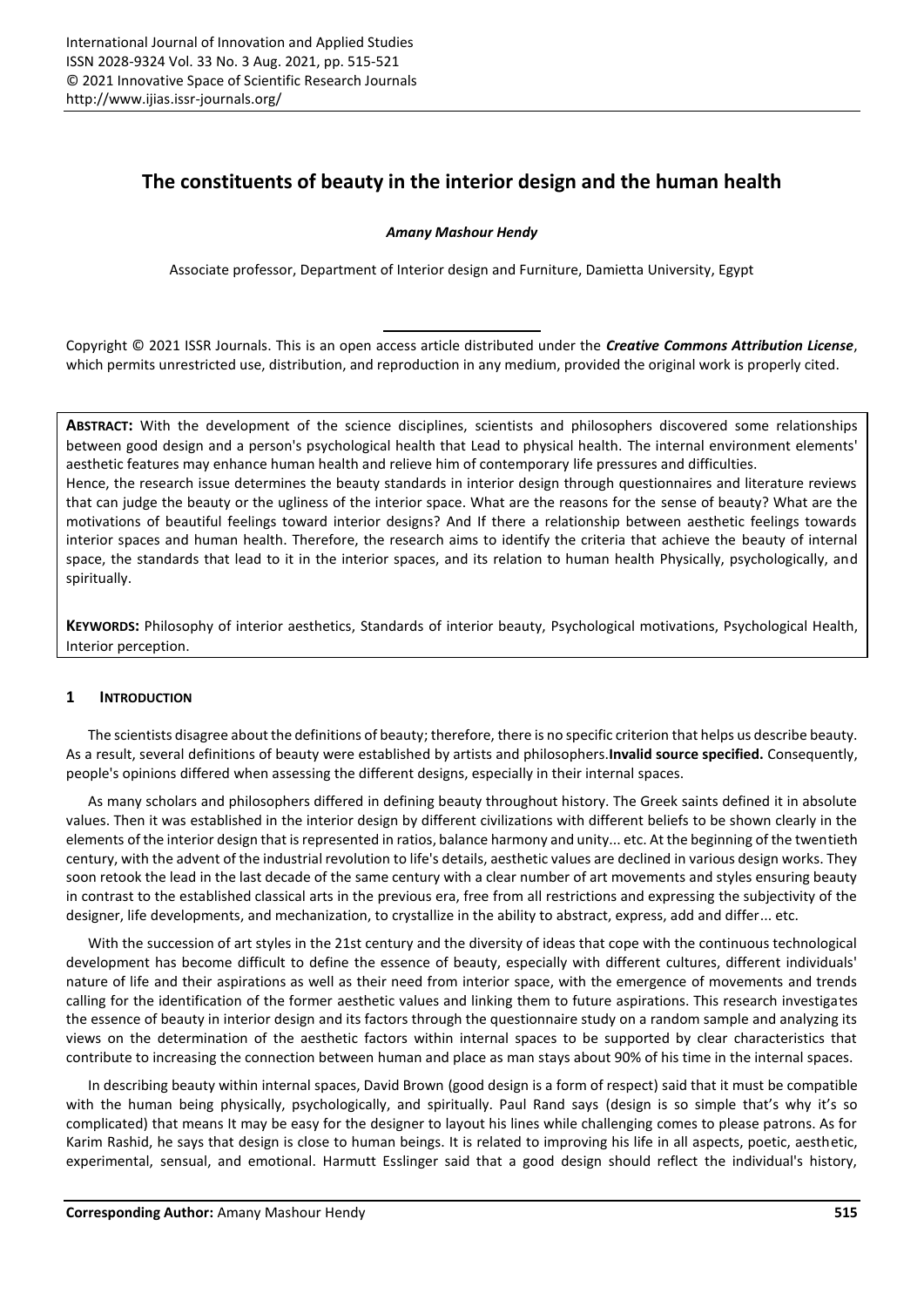expressing his rhyming background and memories to extend to address his soul.**Invalid source specified.** finally Kenza said (beauty as a set of harmonious relationship and balance between object, environment and man) **Invalid source specified.**

# **2 THE PERCEPTION OF BEAUTY WITHIN THE INTERIOR SPACES**

The beauty perception formulates three stages that begin with the visualization stage, visualizing the internal spaces' characteristics. The eye captures the inner space, and then the information received by the eye moves to the brain, where the stage of interpretation of the meanings and signals begins. According to the mental interpretation, what are these signs, which depends on what was stored of memories, situations, forms, and meanings?

Then comes the third stage, which is known as the stage of judgment related to the previous stage. The mind realizes what the eye imagined and retrieves the meanings and signs of the function, and then issued the judgment determining the visualized design being beautiful or ugly. The desirability of interior design requires the meeting of several factors within the internal spaces. These factors or influences come together to stimulate the senses of the person who interacts with them, which give signals to the mind, which absorbs and analyzes them, and then issues a judgment in terms of the design, whether it is beautiful or ugly.

Every interior space sends messages to the human addressing himself **Invalid source specified.** through the interior design elements, which are represented in the internal space with its contents, the technical systems used for internal processing and environmental control, the building envelope, and its relationship to the internal space and the environment. These sent messages evoke feelings of acceptance, satisfaction, comfort towards these messages, or rejection and aversion. The impact of these messages differs from one individual to another according to his personal, social, and cultural characteristics. According to the nature of the element and its importance to the person and his cognitive power, the messages sent depend on the characteristics of the internal void, collectively or separately. Still, their meeting together has the greatest impact on the perception, especially when the void contents are integrated to emphasize the message that it sends to that person.

When the beautiful design excites the person, it addresses the human senses, pleases the eye, pushes the hand to touch the elaborate details, and enhances satisfaction with the interior design, which stirs the feelings. Teknion says that when the design touches a person intellectually, emotionally, and physically represented in the mind, body, and spirit, we have reached the ideal triad. Upon it, the soul is free and wonderful when satisfied, or the soul is tormented.**Invalid source specified.**

## **3 THE MOTIVATION OF BEAUTIFUL FEELINGS TOWARD INTERIOR DESIGN**

The interior designs are varied, beautiful, medium, and ugly. The individual's perception of its beauty is dominated by the personal traits of the individual and his social and cultural background, and the beauty of the inner space itself as a result of creativity designed either through the design idea or one of the distinguished elements of space with a distinctive characteristic of form or function.

A person's appreciation of beauty and satisfaction differs from one designed space to another. It is related to the function associated with the activities that are practiced inside. So, the beauty of the working spaces differs from the shopping areas. The one who passes and waits in it differs from the living spaces. Etc. However, the residential areas come at the forefront of places that a person seeks to satisfy his aesthetic desires in its folds. It represents a symbolic and psychological significance to man, as it is that place that reflects the past, present, and future **Invalid source specified.** due to carrying with him Memories, contemporary events, dreams, and visions of the future.

Factors and elements that meet to feel human beauty or ugliness in the interior design are determined in the human character and his social and cultural traits, Trendy and contemporary factors, Functional and comfortable interior factors, Environmental and healthy factors, and interior elements characteristics (shape factors).

## **3.1 HUMAN CHARACTER AND HIS SOCIAL AND CULTURAL TRAITS**

the special characteristics of the recipient person, his previous experiences and stored memories, The sense of beauty is subjective (differs from one person to another). Still, there is also the difference in the individual's beauty standards during his life stages, so what is considered beautiful for somebody changes across time. There is a change in the individual's characteristics, especially for the gained experiences during these stages.

This could be the most important and main reason behind the different opinions and points of the interior designers' views towards interior design other than other individuals who use space. As their experiences grow during short periods of time, as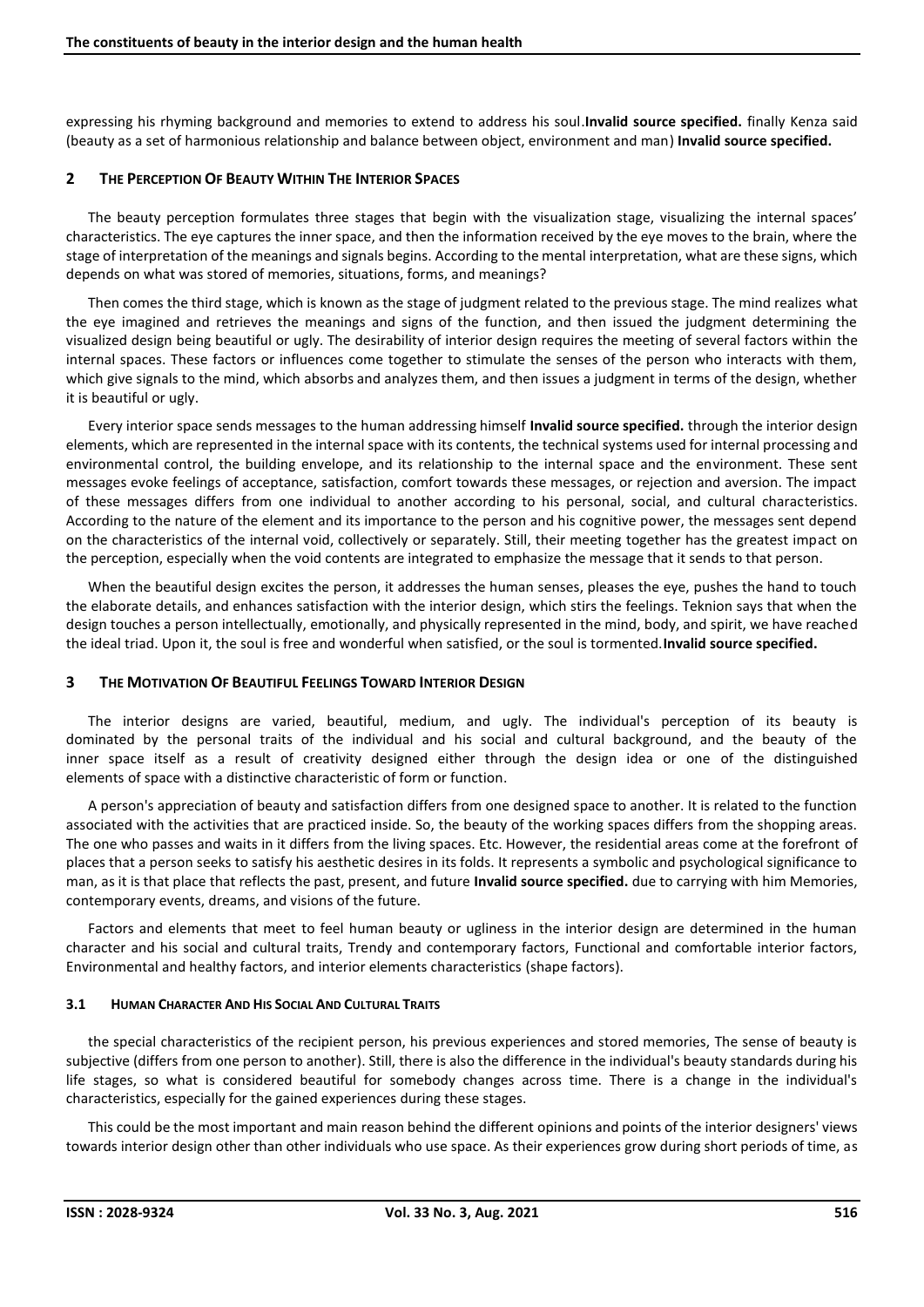their familiarity with many designs during their various works gives them experience in recognizing ordinary designs, it is difficult to provoke their senses to feel beauty except for new, creative, and distinctive ideas.

#### **3.2 INTERIOR ELEMENTS CHARACTERISTICS (SHAPE FACTORS)**

The formal characteristics of interior design elements are the first to provoke human senses either negatively or positively. Hence, it affects the sense of beauty or feeling of ugliness in the interior spaces and includes these factors sizes and shapes, proportion, ratio, colors, patterns, decorations, inscriptions, and textures, either smooth or polished and so on. The consistency of the elements and the contents of the space require the arrangement and good choice of these characteristics in their meeting together for the interconnection of the general design idea of the internal space.

**Textures** play an essential role in changing the scenes of interior places, especially with varied materials and the diversity of the light effects on the internal surfaces, affecting human perception and health. The result of increasing or decreasing used textures within internal spaces varies from person to another, according to his personal characteristics, social and cultural background. With time-changing dynamic patterns, they have a more substantial impact on humans due to their repetition and constant change, especially those used to simulate nature's elements of water and plants because of their calming and positive effect on the human psyche.**Invalid source specified.**

**Simplicity** in beauty/ Beauty in simplicity: the ease of perception and comprehension are from the preferred and needed things for those who use space or workplaces. The perception process may take the time that varies according to personal abilities. Individuals' perceptions may also differ the second time from the first, and for places people used to visit, it doesn't take time to consider.

**Social and cultural considerations:** some prefer that the interior design's general features be fixed and firmly rooted in details of the past with cultural origins that give different feelings between originality and serenity and perhaps belonging and familiarity with elements and details of interior design.

**Coordination and organization**: Organizing the internal space has a marked effect on the psychological health of the individual, so providing storage areas and keeping the used tools for various activities in specific places supports the coordination of internal spaces. The harmonious and calm environment supports human health, as it works to reduce levels of the stress hormone, which reduces blood pressure, relieves depression and improves mood, in contrast to the unorganized and overlaying environment that calls for chaos, annoyance and discomfort. **Invalid source specified.**

## **3.3 FUNCTIONAL AND COMFORTABLE FACTORS**

The sense of beauty isn't achieved in interior design work without achieving the functional aspects and comfort factors in dealing with internal space elements and practicing different human activities.

Creating the space to receive a specific activity requires the provision of tools of activity/tools necessary for practicing this activity to provide natural, environmental, functional, and technological conditions appropriate to the activity's quality. The meeting of these factors together following the human nature and activity based on the ideal creation of the interior space and thus, human habitation and his sense of happiness. The sense of beauty, as Stendhal said, Beauty is the promise of happiness. (Oregon State University, n.d., P.2)

## **3.4 TRENDY AND CONTEMPORARY FACTORS**

Other people prefer the contemporaneity of design. Contemporaneity here means for a design to cope with the latest trends (to be trendy). That is when it follows a color scheme and accessories with design lines that dominate the global arena, representing this year's fashion.

Contemporary life requirements impose on the person to seek possession of some characteristics within his residence, office, or any place where he settles. Human requirements and technological needs vary between equipment and appliances and the technological control of internal space elements to facilitate handling and facilitate the availability of ease and speed of performing activities inside it. The need for marketing is determined in the desire to keep up with and cope with the prevailing fashion and the global trends to make a man feel the value of the space and be proud of its contents.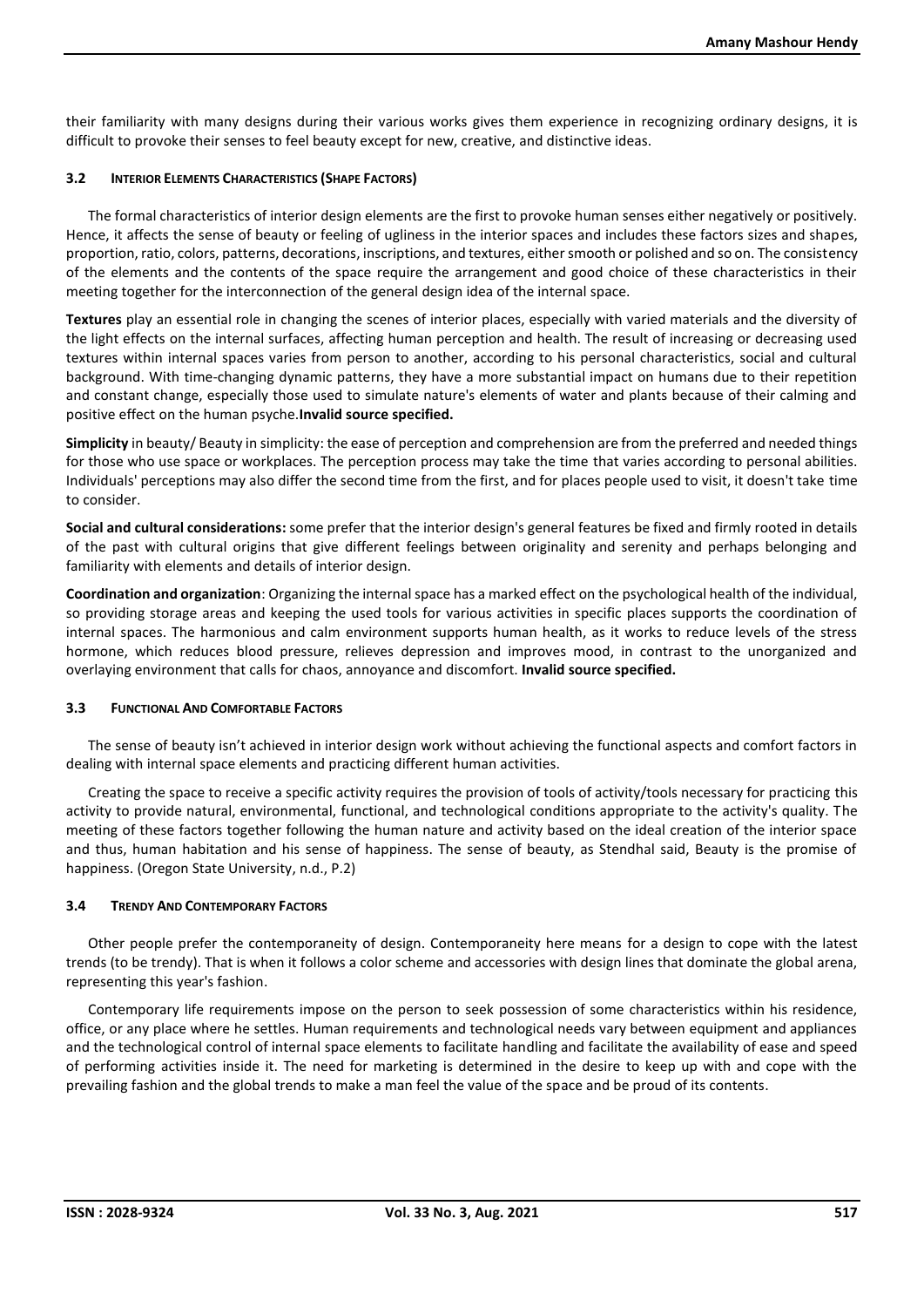#### **3.5 ENVIRONMENTAL AND HEALTHY FACTORS**

Health issues related to public health and internal air quality, where diseases are caused by poor ventilation and bad air in the internal spaces, due to internal pollution caused by raw materials used in the interior spaces with the design is unable to treat the disadvantages resulting from human activities inside, design treatments and technology used from inside.

The human feeling of safety stems from the provision of his general health requirements and environmental compatibility in space's general design and its elements and selecting raw materials.

#### **3.5.1 ASSOCIATION TO NATURE**

Some people feel the beauty in its association to nature, through the intimacy with human's familiar things, or maybe for its simplicity in its ability to be dealt with. Nature to humans represents physiological and spiritual comfort for its life and its familiar home elements. Humans prefer to deal with familiar things because understanding their details is a simple thing for them. As a result, they can deal with it easily.

The need for a return to nature: where this demand emerged after man's suffering to create isolation in closed spaces inside buildings away from nature, which he destroyed, and when he is in dire need of it. Returning to nature in its simplicity, serenity, and its interconnection with outdoor spaces in a manner that reinforces human activity inside and improves his psychological and health state.

Nature has a positive effect on a person's psychological health. Some studies have proven that bringing green spaces within internal spaces and connection with nature helps relax the mind and get rid of fears and daily pressures. Man constantly needs to communicate with nature in the term biological hypothesis, which is confirmed by biophilic design. Therefore, the idea of transferring some relaxing effects of nature into interior space designs supports human well-being.**Invalid source specified.**

People are seduced by the beauty of nature regardless of their personal, social and cultural characteristics. Nature carries from beauty what captivates man in all his psychological conditions as a result of its permanent change and its limitless variation, that nature which upon analysis was discovered that it follows all the aesthetic rules that man has reached up to our time. **Invalid source specified.**

## **3.5.2 INTERIOR BEAUTY AND HEALTH**

The sense of beauty differs for people from one place to another. People usually feel a general improvement in their mental health when seeing nature and its picturesque views. Its effect extends to human physical health and comfort, as doctors advise patients to spend recovery periods in places related to nature to help speed recovery. Likewise, seeing historical and heritage sites has a positive effect resulting from stirring up different emotions, either with pride and glory, comfort and harmony, or fascination and admiration. Therefore, the impact of beauty on human health is accurate, and there is no doubt concerning psychological health and extends to include physical health. The matter differs from the contemporary designs due to their diversity and comprehensiveness. They combine more than one style and trend due to the openness of the world and the convergence of cultures.

Human health is affected by beautiful interior space. When providing comfort, good planning, and organizing the interior elements in line with the human physically and psychologically. In addition to excluding harmful materials and improving the indoor air quality. Also, it extends to an indirect effect related to aesthetic features and harmony with human needs, physically, mentally, and spiritually. And psychological theorists dating back decades have emphasized the importance of homes and interiors for emotional stability.**Invalid source specified.**

**Lighting and health:** Lighting has a vital role in improving the quality of life inside the buildings, whether it is natural or artificial lighting, because of its role in providing a suitable environment for the practice of activities and the awareness of the contents of the space, as called the cognitive map, **Invalid source specified.** in addition to its role in imparting various psychological effects that help in moving human feelings negatively or positively according to their compatibility with the interior designs. Good lighting emphasizes the interior design's beauty, while bad lighting may harm the interior spaces' aesthetics and negatively affect the occupants and their health. It has been proven that natural lighting helps to raise morale and increase positive energy.**Invalid source specified.** In contrast, artificial lighting depletes the individual's energy and hurts the psyche of the space user.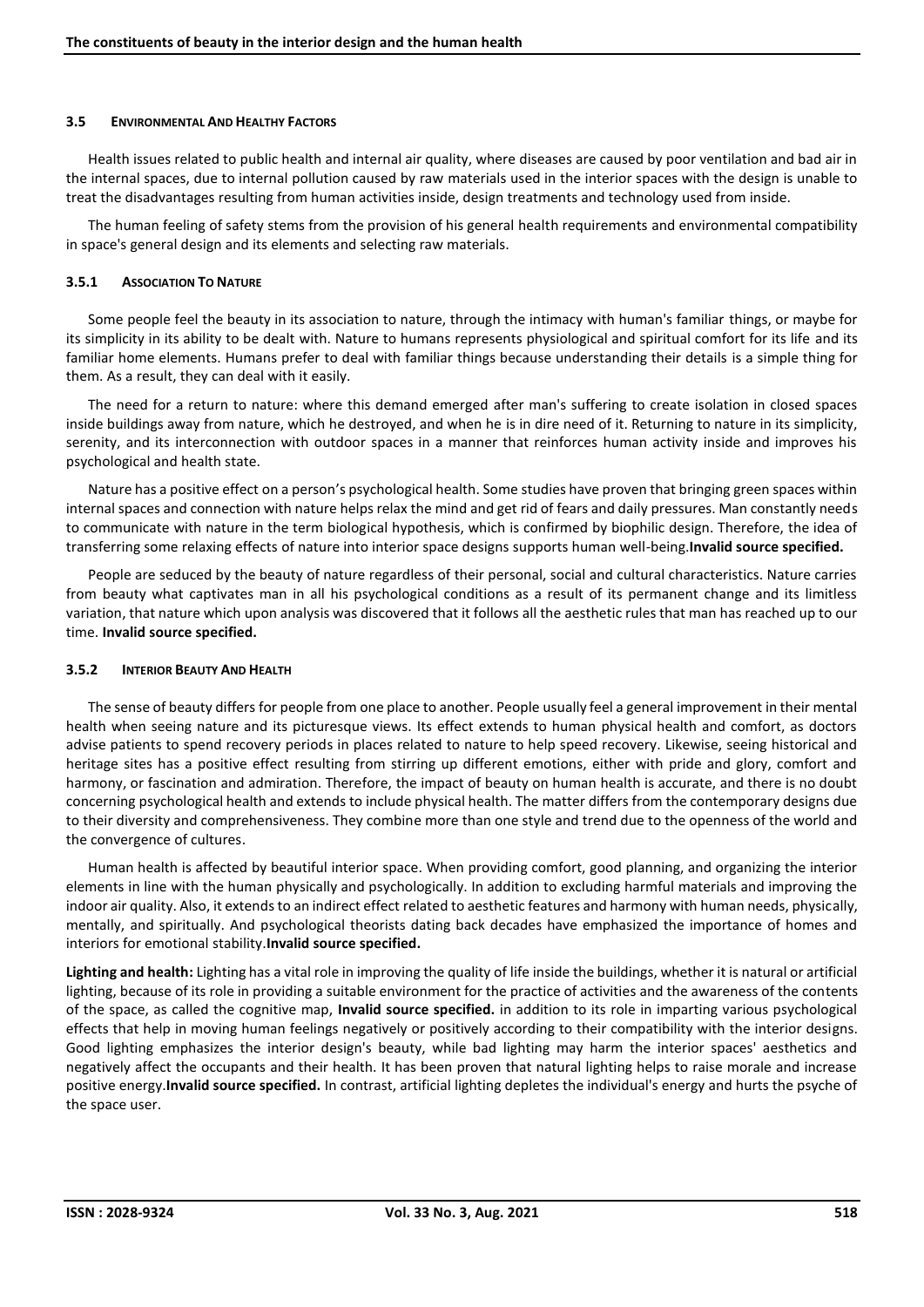It has been proven that the use of curved lines in interior design has a positive effect on the physiological aspect of the human being better than the use of straight lines as they work to activate the lingual and the calcarine gyrus in the visual cortex. **Invalid source specified.**

Some studies detected that the use of curved lines, preferred by most people in the interior design of buildings, and the sense of their beauty is associated with increased activation of the anterior cingulate cortex (ACC). (Alex Coburn, 2017) In another study, it was revealed that people would become more stressed if they were isolated in a room without windows. **Invalid source specified.**

# **4 QUESTIONNAIRE STUDY**

There are different opinions of philosophers and thinkers in determining the essence of beauty. The difficulty of the comprehensiveness of some interior elements' characteristics supports this feeling. The integration of different elements within the space impacts individuals in several aspects, physically and psychologically. And with the diverse aspirations of human needs in a variety to contribute to the safety with access to the highest degrees of benefit from the interior spaces and to perform activities at internal areas with high efficiency and without effort to achieve prosperity.

This questionnaire aims to discover the main features of beauty and the preferences within interior spaces by analyzing the sample responses. The following conclusion was reached by analyzing the questionnaire sample: The number of respondents of the questionnaire sample responses is 260 persons, 59 are males, and the rest (216) are females. They were divided into age groups 115 under age 23, 147 from age 23 to 45, 14 above 45. The capital and the big cities residents are about 100 persons, popular neighborhoods and small towns residents 160 people, Holders of university qualification 200, advanced studies 50, Intermediate qualification 10, and number of art learners 150 people while non-art learners are 110 persons. At the same time, the number of persons working or studying in the interior design field is 110 persons between 150 persons who work in other fields. There was diversity in the sample's interests. In the first place came Art field, then came the science field, religion, sports, literary, and the least was the political interests.

## **4.1 FEELINGS MOTIVATION TOWARDS THE INTERIOR DESIGN SPACES**

The inquiry about the elements that control the sense of beauty in the interior spaces, the majority of opinions confirm that the most important reasons for beauty are psychological comfort towards the internal designs followed by physiological comfort. And by asking about the elements that contribute the most to the rule of internal space being ugly, the majority of the sample said that the absence of psychological comfort affects the judgment of ugliness. And that color has a strong influence on the decision. In comparison, the remaining components did not exceed 50%.

## **4.2 CULTURE FEATURES AND INTERIOR BEAUTY**

People who prefer interior spaces that include elements expressing their religious affiliation exceeded 60%; most of them do not study art. The portion of preference is also associated with age groups that learn Art, where it became clear that with the increase in age, the rate of appreciation decreases in the inclusion of elements that show religious identity, the percentage of females reaches about 65% while in males was about 55%.

When asking about the elements that contribute the most to the rule of internal space being beautiful, about 75% of the sample said that all interior features affect the judgment of beauty. Then about 12% explained that colors have a strong influence on the determination of beauty, while the remaining components did not exceed 50%.

## **4.3 INTERIOR CHARACTERISTICS**

Suppose the judgment of the interior design depends only on the description. In that case, it may be unfair to determine the personal orientations and opinions towards what is seen as beautiful or ugly in the interior design elements and its complementation. Therefore, for determining individuals' attraction towards interior design with different directions, need to be in specific groups that include:

## $\checkmark$  Combining contemporary and originality in a way that matches the spirit of the times:

By analyzing the sample results responses, it became clear that the majority is attracted to the group of pictures that combines classical and modern with simple and light colors. Most people are attracted to the contemporary trend in designing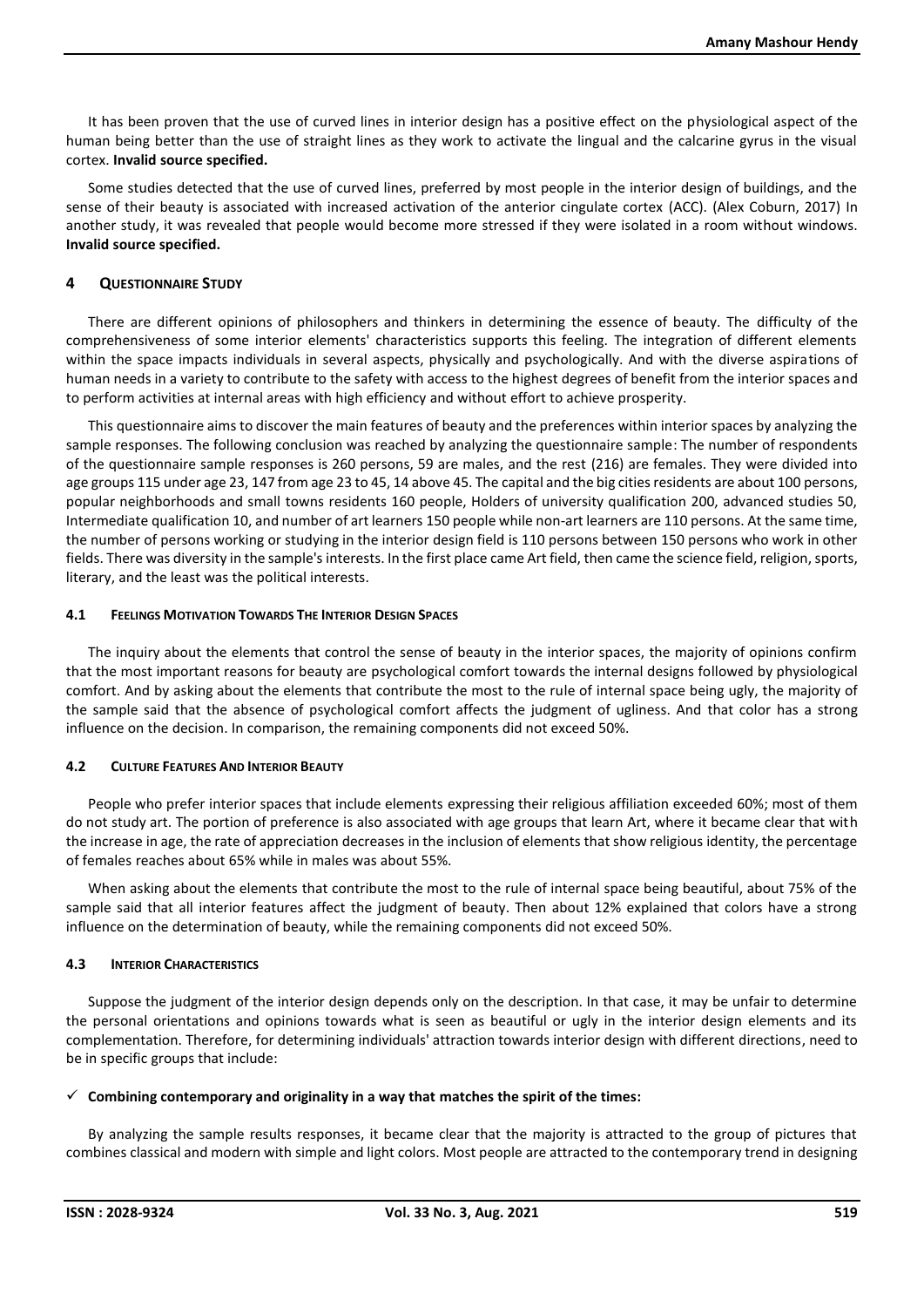interior space. This trend combines current, with its simplicity and new materials, and between originality in some simple ornaments and patterns fused into simple elements in harmony. These combinations relax the eye and the body in preserving the vast spaces and original details.

#### ✓ **Excitement and attention to everything that is out of the ordinary.**

They were then followed by unfamiliar designs, the optical illusion, motion, and confusing designs. The search for everything new is a feature that overcomes all human beings, so some prefer to use some exotic ideas in designing internal spaces as a kind of excitement for the viewer, a sense of individuality and excellence in acquiring unique things.

#### ✓ **The customary and canonical designs**

It was followed by, which used the classic styles with wood in the interior design elements. While some people search for unfamiliar designs, others resort to classical and familiar techniques to avoid risk and ensure that others like them. in addition to combining simplicity with originality.

#### ✓ **Simplicity, and lack of details and complexity**

Most of them prefer straight-lined with trim curved lines and light and compatible colors by analyzing the sample responses. Contemporary life and daily pressures impose a tendency to simplicity in design lines, with a direction to trim curved lines, to give a comfortable mixture and harmoniously in colors and forms to the tranquility of the occupants of the internal spaces.

#### ✓ **Connection with nature**

The analysis of the responses explains the attractiveness with the external nature directly and the bright colors represented in the natural shades of the green areas surrounding the building.

#### **5 DISCUSSION**

Designers' opinions in previous eras were divided in the design of internal spaces. their opinions were the importance of the predominance of the aesthetic dimension or the functional dimension. As some began to focus their attention on the design that serves the aesthetic side that impacts the recipient by the appealing elements and the innovative features that prevail in it, then the functional aspect follows it. Others are concerned with the functional aspect, as it is the beneficial aspect of the human being in achieving the required functions, which has the priority to pay attention to, followed by the aesthetic aspects.

The interior design has an impact on the physical, psychological and social health of buildings' occupants. This effect is not limited to the ability of the building to protect from environmental influences. Instead, it extends to include the possibility of dealing with the requirements and needs of man in a way that guarantees a healthy and safe life for the human being.

The disease-causing elements within buildings vary between interior design elements in their shapes, sizes, and materials made from them, or the systems used in preparing internal spaces such as sound, fire, ventilation, and air-conditioning systems...etc., or in the coordination between interior spaces and their relations with each other and their relationship to the external environment and the movement of air through them and the amount of natural light penetrating the internal spaces and the suitability of all this for the building occupants.

For example, constant exposure to noise increases blood pressure, and insufficient daylight affects a person's biological clock and reduces sleep quality. In addition to the internal disorganization and chaos would harm a person's psychological state. And the emissions of harmful materials which are used to implement the interior designs. On the contrary, using some colors, materials, and shapes in the internal space improves human health, such as using green to enhance mood and speed of recovery.

Accordingly, the shape (form) has the same importance as the functional importance at the internal space. The beauty of the interior spaces gives the human psyche comfort, reassurance and attention to its details. This beauty is a personal experience that differs from one person to another.